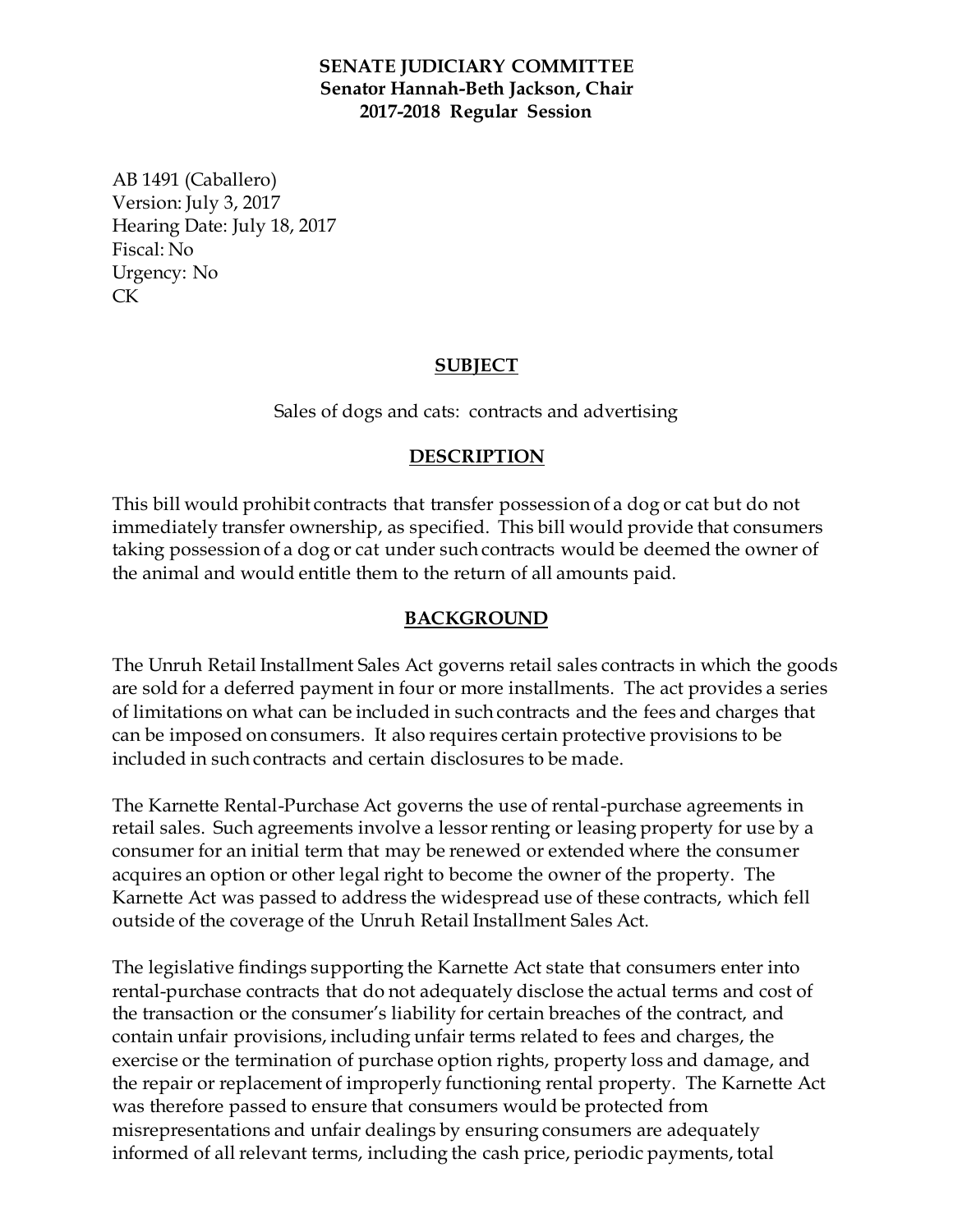AB 1491 (Caballero) Page 2 of 7

purchase price, and other applicable charges or fees, before they enter into rentalpurchase contracts.

The Karnette Act was intended to do all of the following: (a) prohibit unfair or unconscionable conduct toward consumers in connection with rental-purchase transactions, (b) prohibit unfair contract terms, including unreasonable charges, (c) prevent the forfeiture of contract rights by consumers, (d) provide a right of reinstatement and a reasonable formula for the exercise of purchase option rights under a rental-purchase contract, (e) provide reasonable requirements for the servicing, repair, and replacement of improperly functioning rental property, and (f) cover rentalpurchase transactions under existing laws, including laws governing debt collection, cosigners, home solicitation contracts, and warranties.

This bill addresses the use of these types of financing and contracting in connection with the ownership of cats and dogs. Evidence suggests that this is a growing practice and that some of the business practices being used are of questionable legality under existing law. In response, this bill would provide that these types of contracts in this context are void as a matter of public policy.

# **CHANGES TO EXISTING LAW**

Existing law provides that contracts which are contrary to an express provision of law; contrary to the policy of express law; or otherwise contrary to good morals are unlawful. (Civ. Code Sec. 1667.)

Existing law, the Unruh Act, governs the use of retail installment contracts. (Civ. Code Sec. 1801 et seq.)

Existing law defines a "retail installment contract" to mean any contract for a retail installment sale between a buyer and seller, which provides for (a) repayment in installments, whether or not such contract contains a title retention provision, and in which the buyer agrees to pay a finance charge or an equivalent, or (b) which provides for payment in more than four installments. When taken or given in connection with a retail installment sale, the term includes but is not limited to a security agreement and a contract for the bailment or leasing of goods by which the bailee or lessee contracts to pay as compensation for their use a sum substantially equivalent to or in excess of their value and by which it is agreed that the bailee or lessee will become, or for no other or for a nominal consideration has the option of becoming, the owner of the goods upon full compliance with the terms of the contract. (Civ. Code Sec. 1802.6.)

Existing law places certain limitations on the terms and conditions of a retail installment contract, including restrictions on fees and charges. (Civ. Code Sec. 1805.1 et seq.) Certain prohibited contractual provisions include: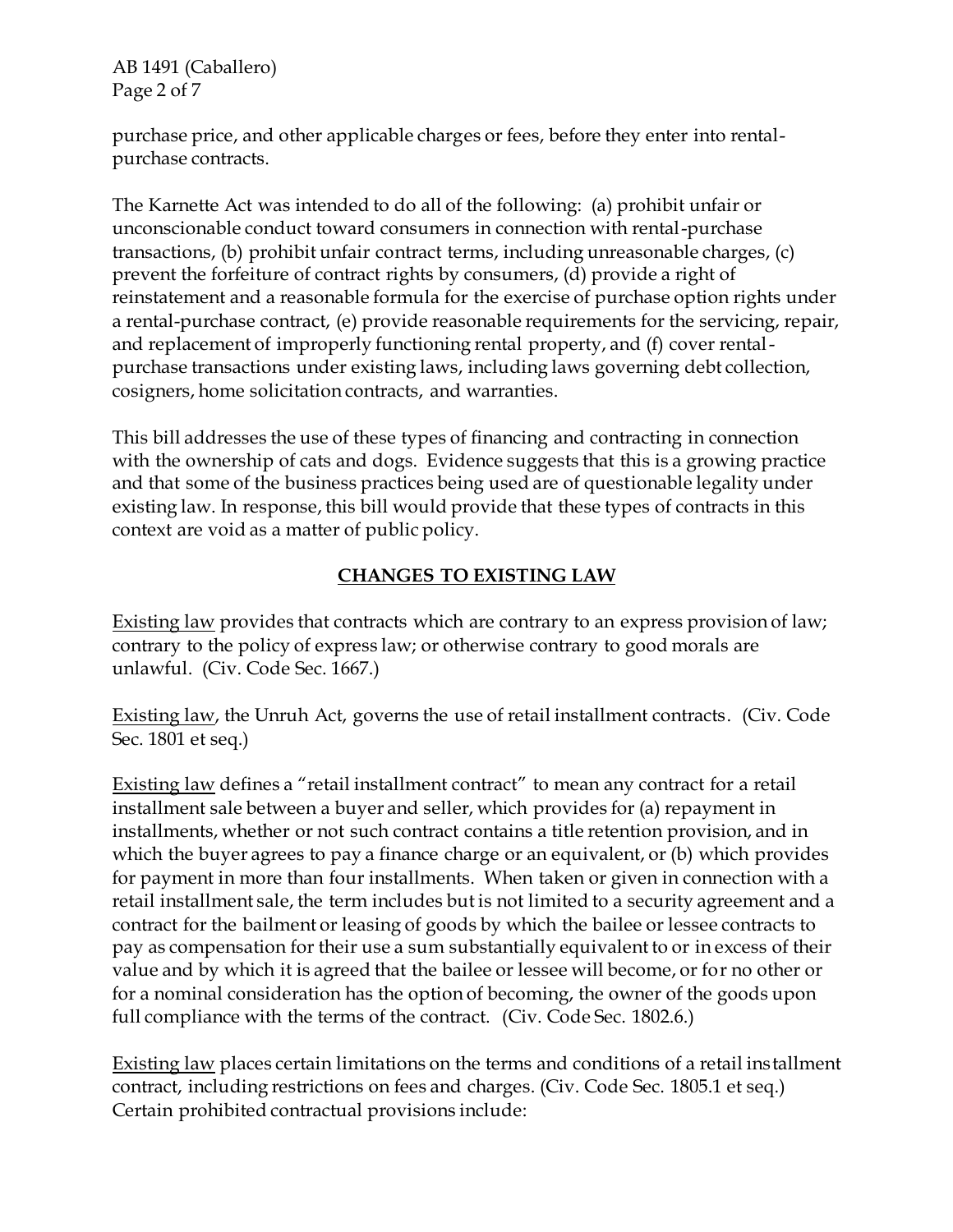AB 1491 (Caballero) Page 3 of 7

- the buyer agrees not to assert against a seller a claim or defense arising out of the sale or agrees not to assert against an assignee such a claim or defense other than as provided in Section 1804.2 of the Civil Code;
- the seller or holder of the contract or other person acting on his or her behalf is given authority to enter upon the buyer's premises unlawfully or to commit any breach of the peace in the repossession of goods; and
- the buyer agrees to the payment of any charge by reason of the exercise of his or her right to rescind or void the contract. (Civ. Code Sec. 1804.1.)

Existing law, the Karnette Rental-Purchase Act, governs the use of rental-purchase transactions. A "rental-purchase agreement" is defined as an agreement between a lessor and a consumer pursuant to which the lessor rents or leases, for valuable consideration, personal property for use by a consumer for personal, family, or household purposes for an initial term not exceeding four months that may be renewed or otherwise extended, if under the terms of the agreement the consumer acquires an option or other legally enforceable right to become owner of the property. A rentalpurchase agreement is considered a lease. (Civ. Code Sec. 1812.620 et seq.)

Existing law requires that every rental-purchase agreement be contained in a single document, setting forth all of the agreements of the lessor and the consumer with respect to the rights and obligations of each party. Every rental-purchase agreement shall be written in at least 10-point type in the same language as principally used in any oral sales presentation or negotiations leading to the execution of the agreement, and shall clearly and conspicuously disclose all of the following:

- the names of the lessor and the consumer, the lessor's business address and telephone number, the consumer's address, the date on which the agreement is executed, and a description of the property sufficient to identify it;
- whether the property subject to the rental-purchase agreement is new or used. If the property is new, the lessor shall disclose the model year or, if the model year is not known by the lessor, the date of the lessor's acquisition of the property. If the property is used, the age or the model year shall be disclosed if known by the lessor;
- the minimum period for which the consumer is obligated under the rental-purchase agreement; the duration of the rental-purchase agreement if all regularly scheduled periodic payments are made, designated as the "rental period"; and the amount of each periodic payment;
- the total of payments and the total number of periodic payments necessary to acquire ownership of the property if the renter makes all regularly scheduled periodic payments;
- the cash price of the property subject to the rental purchase agreement;
- the cost of rental;
- the amount and purpose of any other payment or fee permitted by this title in addition to those specified pursuant to paragraphs (3) and (4), including any late payment fee;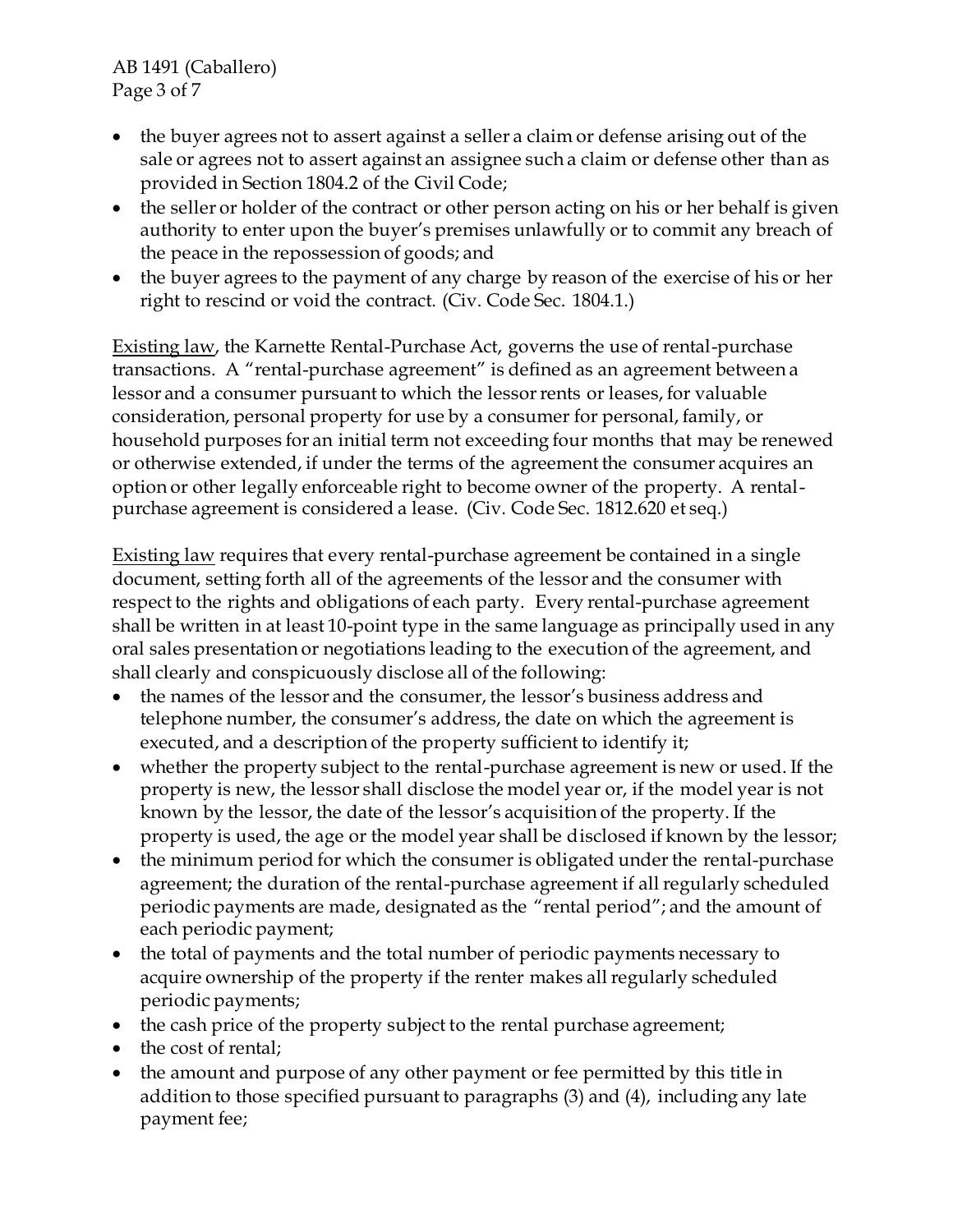AB 1491 (Caballero) Page 4 of 7

- a statement that the total number and dollar amount of payments necessary to acquire ownership of the rental property disclosed under paragraph (4) does not include other fees permitted by this title, such as late payment fees, and that the consumer should read the rental-purchase agreement for an explanation of any applicable additional fees;
- whether the consumer is liable for loss or damage to the rental property and, if so, the maximum amount for which the consumer may be liable as provided in subdivision (a) of Section 1812.627;
- a notice that makes clear the consumer does not acquire ownership until all payments are made;
- a description of the consumer's right to acquire ownership of the property before the end of the rental period as provided in subdivisions (a) and (b) of Section 1812.632;
- a description of the consumer's reinstatement rights as provided in Section 1812.631;
- if warranty coverage is transferable to a consumer who acquires ownership of the property, a statement that the unexpired portion of all warranties provided by the manufacturer, distributor, or seller of the property that is the subject of the rentalpurchase agreement will be transferred by the lessor to the consumer at the time the consumer acquires ownership of the property from the lessor; and
- a description of the lessor's obligation to maintain the rental property and to repair or replace rental property that is not operating properly, as provided in Section 1812.633. (Civ. Code Sec. 1812.623.)

Existing law prohibits a rental-purchase agreement or any document that the lessor requests the consumer to sign from containing certain provisions, including provisions by which:

- the consumer authorizes the lessor or its agent to commit any breach of the peace in repossessing the rental property or to enter the consumer's dwelling or other premises without obtaining the consumer's consent at the time of entry;
- the consumer waives or agrees to waive any defense, counterclaim, or right the consumer may have against the lessor, its agent, or its successor in interest;
- the consumer is required to pay a downpayment, more than one advance periodic rental payment, or any other payment except a security deposit;
- the consumer grants a security interest in any property;
- except as authorized, the consumer is obligated to make any balloon payment; and
- $\bullet$  the total of payments exceeds the amount permitted. (Civ. Code Sec. 1812.624(a).)

Existing law provides that any provision in a rental-purchase agreement that is prohibited shall be void and unenforceable and a violation of the Karnette Act. A rentalpurchase agreement which contains any provision that is prohibited is voidable by the consumer. (Civ. Code Sec. 1812.624(b).)

This bill would provide that a contract entered into on or after January 1, 2018, to transfer ownership of a dog or cat in which ownership is contingent upon the making of payments over a period of time subsequent to the transfer of possession of the dog or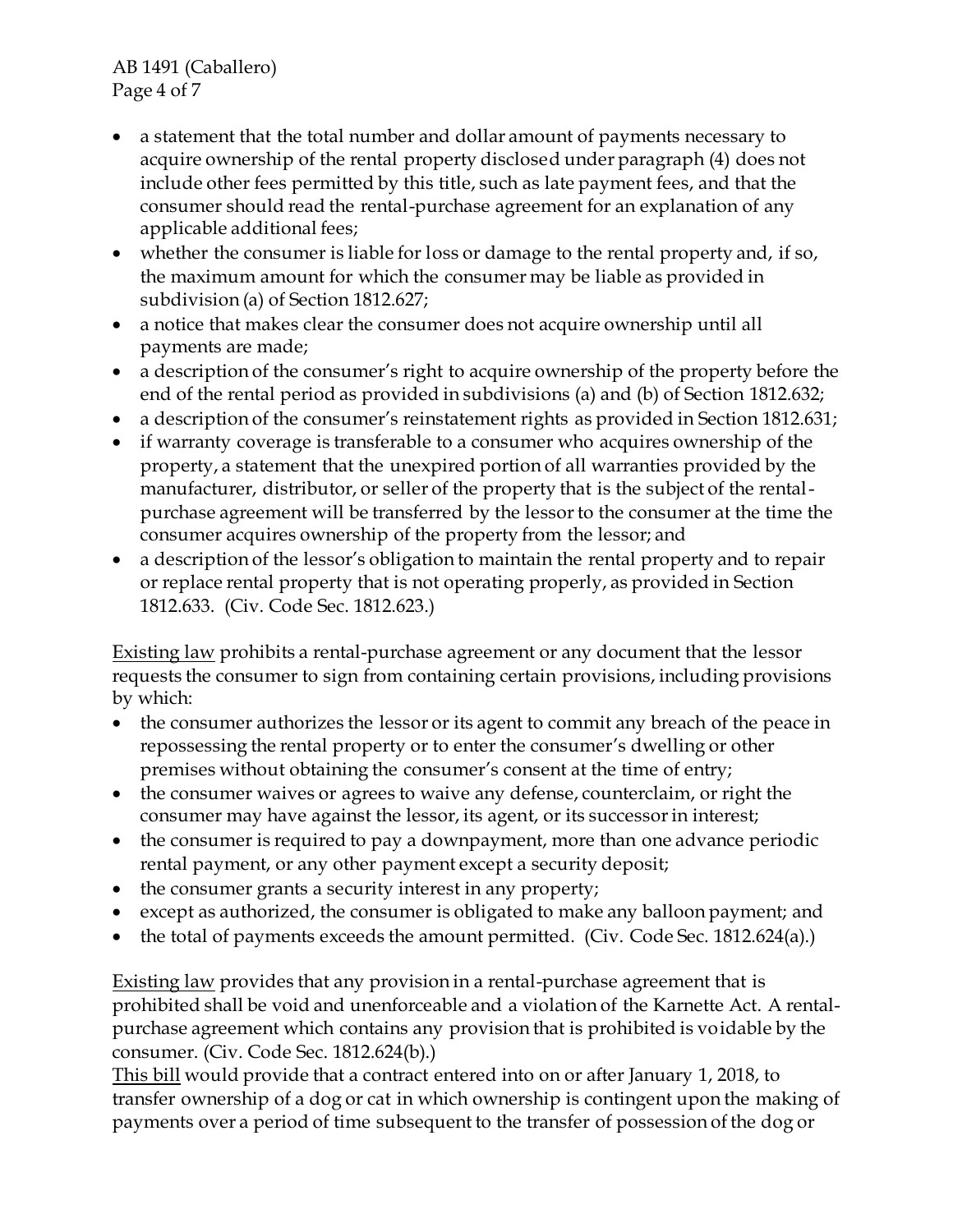AB 1491 (Caballero) Page 5 of 7

cat, is void as against public policy. However, this provision would not apply to payments to repay an unsecured loan for the purchase of the dog or cat.

This bill would provide that a contract entered into on or after January 1, 2018, for the lease of a dog or cat that provides for or offers the option of transferring ownership of the dog or cat at the end of the lease term is void as against public policy.

This bill would provide that in addition to any other remedies provided by law, the consumer taking possession of a dog or cat transferred under such contracts as described above shall be deemed the owner of the dog or cat and shall be entitled to the return of all amounts the consumer paid under the contract.

## **COMMENT**

1. Stated need for the bill

According to the author:

Leasing or renting pets has become an increasingly common practice, but it comes at a high price, both financially and emotionally. Furthermore, the lending has been structured to be predatory in nature. Often times, families that lease these puppies and kittens pay twice or even three times the amount of the initial cost that the pet otherwise would have cost! A household with access to traditional credit outlets could avoid these additional usury costs. Given the emotional nature of purchasing a new pet, families often do not take the time to fully understand the financial implications of the transaction. Once the true cost is realized, these families must decide if they can keep their new furry friends, or if they have to cancel their contract. In the event of a default or cancellation, the future welfare of the pet is put into question, given that the lending company has no interest in maintaining the pet. AB 1491 would help by specifying that financing schemes that do not immediately transfer full ownership of a pet to a buyer may not be utilized to finance the purchase of a dog or cat.

By precluding these types of transactions, we can protect consumers from unscrupulous lending practices involving the purchase of a pet and reduce the potential that the puppy, kitten or other animal will be relinquished to a shelter due to financial circumstances.

### 2. Contracting schemes ill-suited for the sale of dogs and cats

This bill comes in response to a growing practice of using various retail installment contracts or rent-to-own agreements in connection with the ownership of dogs and cats. The American Society for the Prevention of Cruelty to Animals (ASPCA), the sponsor of this bill, explains the function is to "specify that financing schemes in which a consumer intends to purchase a companion animal, but full ownership of the pet is not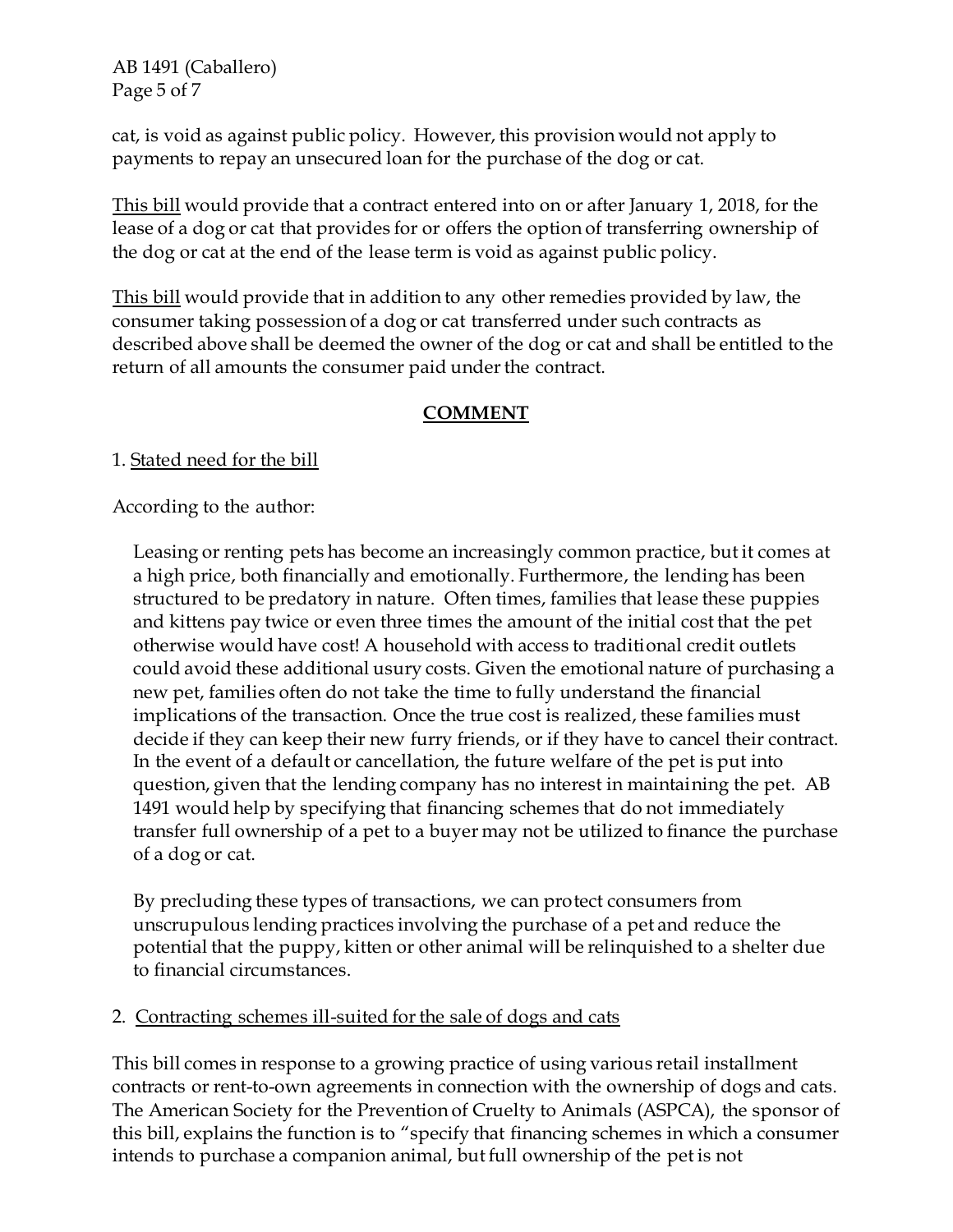AB 1491 (Caballero) Page 6 of 7

immediately transferred to the purchaser may not be utilized to finance the purchase of a dog or cat." In fact, this bill would declare such contracts void as against public policy. A consumer taking possession of a dog or cat pursuant to such contracts would be declared the owners and be entitled to the return of all amounts paid in connection with the transaction.

Acknowledging that these contracting arrangements are justifiable in certain contexts, ASPCA argues these agreements are "wholly ill-suited and unconscionable" for the purchase of a dog or cat. It contends "[n]either the financing scheme nor current California laws contemplate the responsibilities required to care for an animal in the event of repossession. As such, it is highly likely that the pet would be relinquished to an animal shelter in the event of the purchaser's default, resulting in a detriment to the purchaser, the financing company and, most importantly, the welfare of the animal."

From a practical and moral perspective, the repossession of a pet pursuant to these types of contracts is problematic. Cats and dogs are not commodities. The laws governing these contracts fail to address the unique circumstances of transferring possession and ownership of these animals. It is arguably unlikely that companies providing such contracts or their associated debt collection companies are in the business of finding these pets new owners when the pets are repossessed, and there are not clear guidelines for how the animals would be handled upon a consumer's default. While the Unruh and Karnette Acts have attempted to address the particular burdens these contracts place on consumers, they do not properly contemplate the transfer of cats and dogs.

The sponsor and those writing in support have provided numerous examples of the harm being done by these contracts in this context. Examples of consumers unwittingly entering into agreements to lease or to pay over installments for their dogs or cats while thinking that they were taking ownership at the point of sale. These types of contracts are often used to target a particular population. One business providing these types of contracts in unorthodox contexts such as cats and dogs, explained the attraction was to "niches where [they're] dealing with emotional borrowers." Such contracts can include provisions that allow companies to "take back the Pet wherever [they] find it and peacefully enter any property where the pet may be to do so."

Social Compassion in Legislation writes in support: "Many consumers have reported that they were unaware that they had committed to paying two to three times the retail price of their pet utilizing the financing. Equally disturbing, some consumers have reported that they were unaware of that they were entering into a lease contract rather than a purchase contract for their new pet."

Support: Social Compassion in Legislation

Opposition: None Known